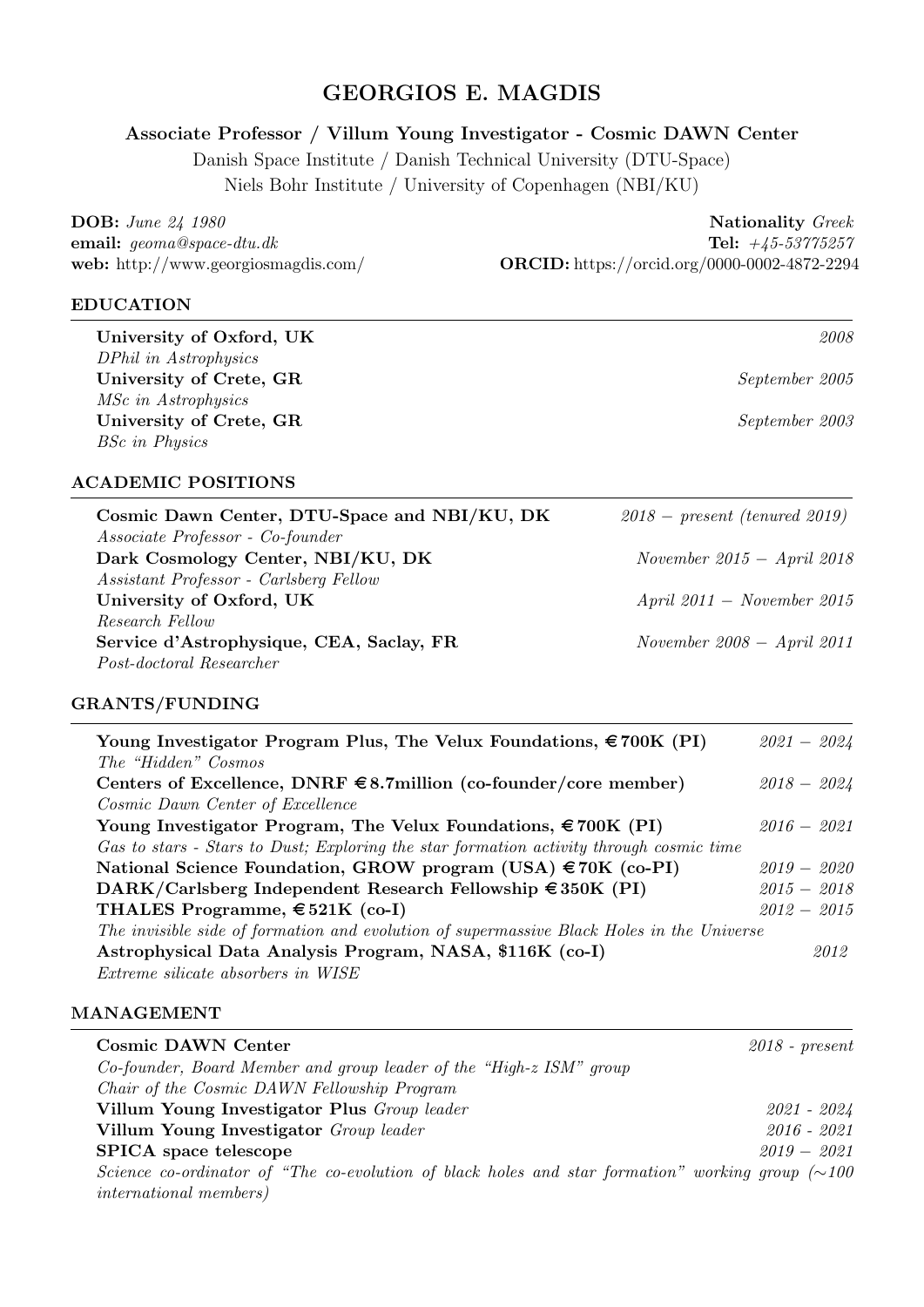### SCIENTIFIC FOCUS

Observational cosmology and galaxy evolution: I focus on the study of galaxies across cosmic time aiming to shed light on their formation, their growth, and the evolution of their properties. I specialise on deep multi-wavelength cosmological surveys with an emphasis on infrared/radio observations.

### PUBLICATIONS

153 peer reviewed publications in high profile journals (3 in Nature), 14 as a first author. Citations:  $\sim$  15000 (12000), h-index: 62 (55) - Google Scholar (NASA/ADS).

### TELESCOPE TIME ALLOCATION

In total for my research I have been awarded *>*1500hours (as PI or co-I) of observing time in the most competitive telescope facilities (including ALMA, NOEMA, Herschel, Spitzer, HST, VLT and Keck).

### MAIN INTERNATIONAL COLLABORATIONS AND PROJECTS

#### Major International Collaborations

Oxford (UK), Caltech (USA), Harvard (USA), CEA/Saclay (France), Max Plank Institute for Extraterrestrial Physics (Germany), ESO (Germany)

#### Major International Projects/Teams

ALCS, REQUIEM, BUFFALO, PEP, GOODS, GOODS-Herschel, GOODS-ALMA, HerMES, CLS, KROSS, COSMOS, Candels-Herschel, Cosmic Dawn Survey, SPICA, Euclid

### INTERNATIONAL RECOGNITION AND AWARDS - SELECTED

| Science and Technology Facilities Council (STFC) Grant Reviewer                               |                  | 2020 |
|-----------------------------------------------------------------------------------------------|------------------|------|
| <b>SPICA Space Telescope Mission</b> Nominated co-ordinator of the high redshift science case |                  | 2019 |
| <b>Enhanced Eurotalents, Grant Reviewer</b>                                                   |                  | 2017 |
| <b>NASA Astrophysical Data Analysis Program, Selection Committee</b>                          |                  | 2017 |
| <b>ESO</b> , Time Allocation Committee                                                        | $2017 - 2018$    |      |
| <b>ERC Starting Grant</b> , <i>Proposal Referee</i>                                           |                  | 2016 |
| Royal Astronomical Society Group Achievement Award                                            |                  | 2014 |
| 32 Invited/Contributed Talks / 7 Colloquia                                                    | $2010$ – present |      |
|                                                                                               |                  |      |

### SUPERVISION (SINCE 2015)

MSc Students (7): S. Ponchida, A. Anastasiou, E. Paspaliaris, C. Sand Norholm, I. Cortzen, M. Papathanasiou, D. Blanquez PhD Students (7):V. Kokorev, I. Cortzen, S. Manning (co), J. Garret (co), L. Hogan, (co), C. Gomez Guijarro (co), S. Jin (co) Post-Docs (3): F. Valentino, L. Ciesla (co), N. Lee (co)

### PRESS RELEASES (PR) AND OUTREACH - SELECTED

| <b>PR</b> by NBI Giant galaxy is almost as old as the Universe itself                  | 2020          |
|----------------------------------------------------------------------------------------|---------------|
| <b>PR</b> by NBI/DTU A Distant dusty galaxy hidden in plain sight                      | 2019          |
| <b>PR</b> on Nature Astronomy Unexpectedly large gas in $z > 1.4$ passive galaxies     | 2018          |
| <b>PR</b> on Nature A massive, dead disk galaxy in the early Universe                  | 2018          |
| <b>Maxwell Lecture Series</b> The History of the Universe; A story narrated by photons | 2017          |
| Work experience placement in astrophysics at the University of Oxford                  | $2012 - 2015$ |
| <b>BBC</b> live <i>Oxford Stargazing</i>                                               | 2014          |